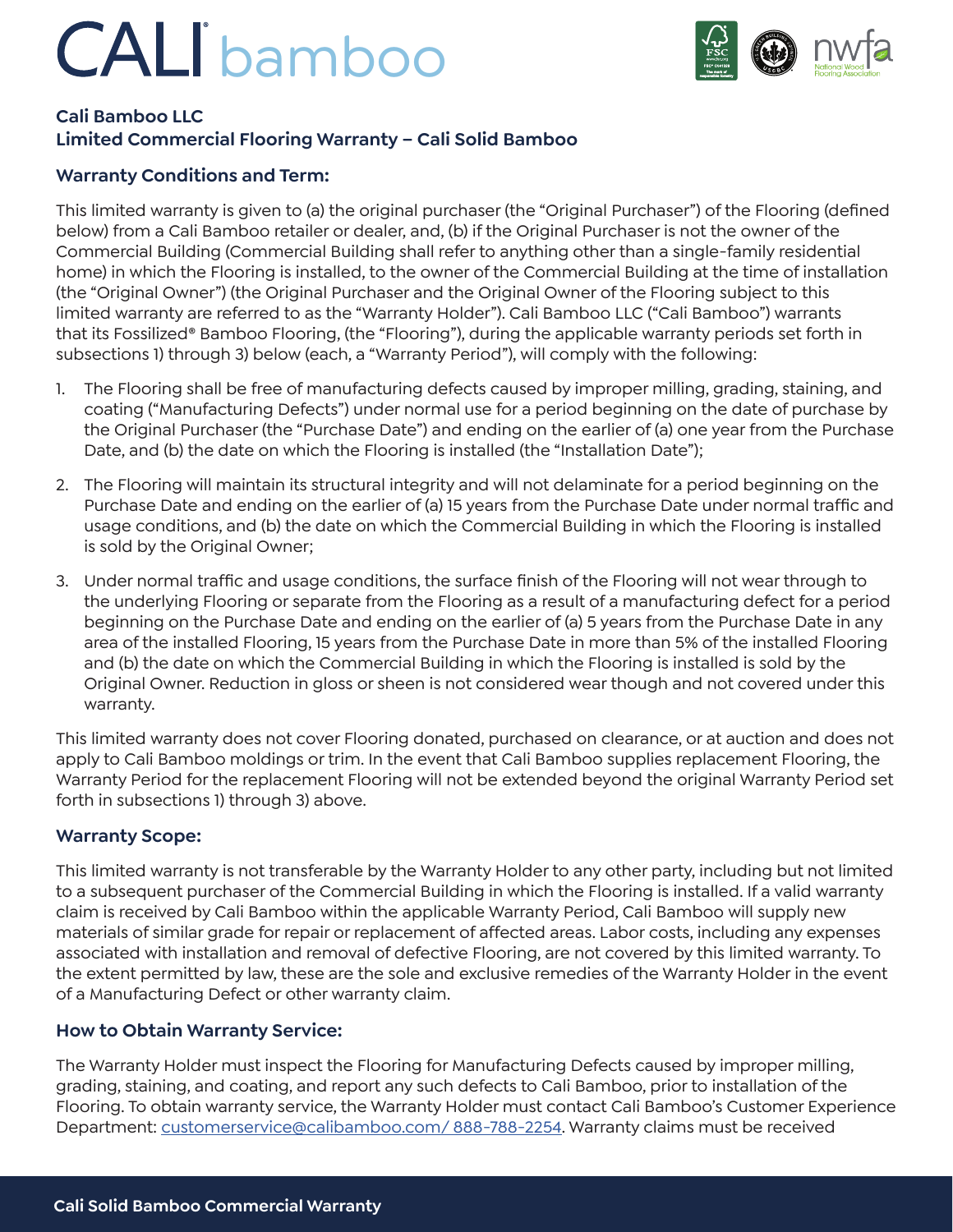# CALI bamboo



within 30 calendar days after the Warranty Holder identifies the Manufacturing Defect or other basis for a warranty claim. To be covered under this Cali Bamboo limited warranty, the Warranty Holder must provide documentation of a sales order and proof that the Flooring was properly installed in accordance with the Installation Guide (defined below).

Cali Bamboo reserves the right to retain a certified and independent National Wood Flooring Association Inspector ("NWFA Inspector") to verify the Warranty Holder's warranty claims. The determination of the NWFA Inspector regarding the warranty claim is not binding on either Cali Bamboo or on Warranty Holder. A determination that does not verify the warranty claim shall not affect the Warranty Holder's right to submit its claim to arbitration in accordance with the terms of the Arbitration Agreement (as defined in Cali Bamboo's Terms and Conditions of Purchase). The performance of the inspection, however, if requested by Cali Bamboo and assuming that Cali Bamboo advances the full cost of the inspection as described above, is a requirement for the Warranty Holder to submit a warranty claim to arbitration under the Arbitration Agreement.

For specific instructions on how to obtain warranty service for defective Flooring, visit the Cali Bamboo website https://www.calibamboo.com/flooring-warranty/.

#### **Warranty Exclusions and Limitations:**

This limited warranty covers Flooring that is both (i) installed with strict adherence to Cali Bamboo's Solid Bamboo flooring installation guide found online at https://www.calibamboo.com/flooring-installation (the "Installation Guide") and (ii) maintained in accordance with Cali Bamboo's Solid Bamboo flooring care and maintenance guidelines found online at https://www.calibamboo.com/floor-care-and-maintenance/ (the "Maintenance Guide"). Cali Bamboo will provide copies of these guides upon request by Warranty Holder. This limited warranty only applies when the Flooring is used under normal traffic and other usage conditions. Bamboo floors, like other wood floors, are subject to contraction and expansion, the occurrence of which is not covered by this limited warranty.

The limited warranty for Manufacturing Defects does not apply after the Warranty Holder has installed the Flooring, andproduct variation or error that does not exceed the 5% industry standard is not considered a manufacturing defect for purposes of this limited warranty. This limited warranty does not extend to or cover:

(a) any damage, warping, cupping, buckling, splits, cracks, grain raising, checking, edge fracturing, splintering, chipping, or any other defect to the Flooring caused by accidents, alterations, misuse, abuse, direct exposure to the elements, or improper installation/maintenance;

(b) Flooring damage resulting from failure to maintain appropriate humidity levels which may require the use of humidifier and/ or de-humidifier, as stated in the Maintenance Guide;

(c) Flooring damage caused by moisture, excessive dryness, excessive heat or cold, negligence, water, erosion, pets, insects, sanding, settlement or movement of the structure to which the Flooring is attached, and/ or installation of Flooring over improper subfloor;

(d) Flooring damage caused by steam mops or wet mopping;

(e) Flooring damage caused by moisture intrusions from concrete hydrostatic pressure, flooding, or plumbing leaks, along with high levels of alkalinity, or by moisture trapped below the Flooring that creates mold or mildew;

(f) damage caused by installation of the Flooring in basements and/ or highly fluctuating moisture environments or resulting from installation over radiant heat floors that exceed 80 degrees Fahrenheit;